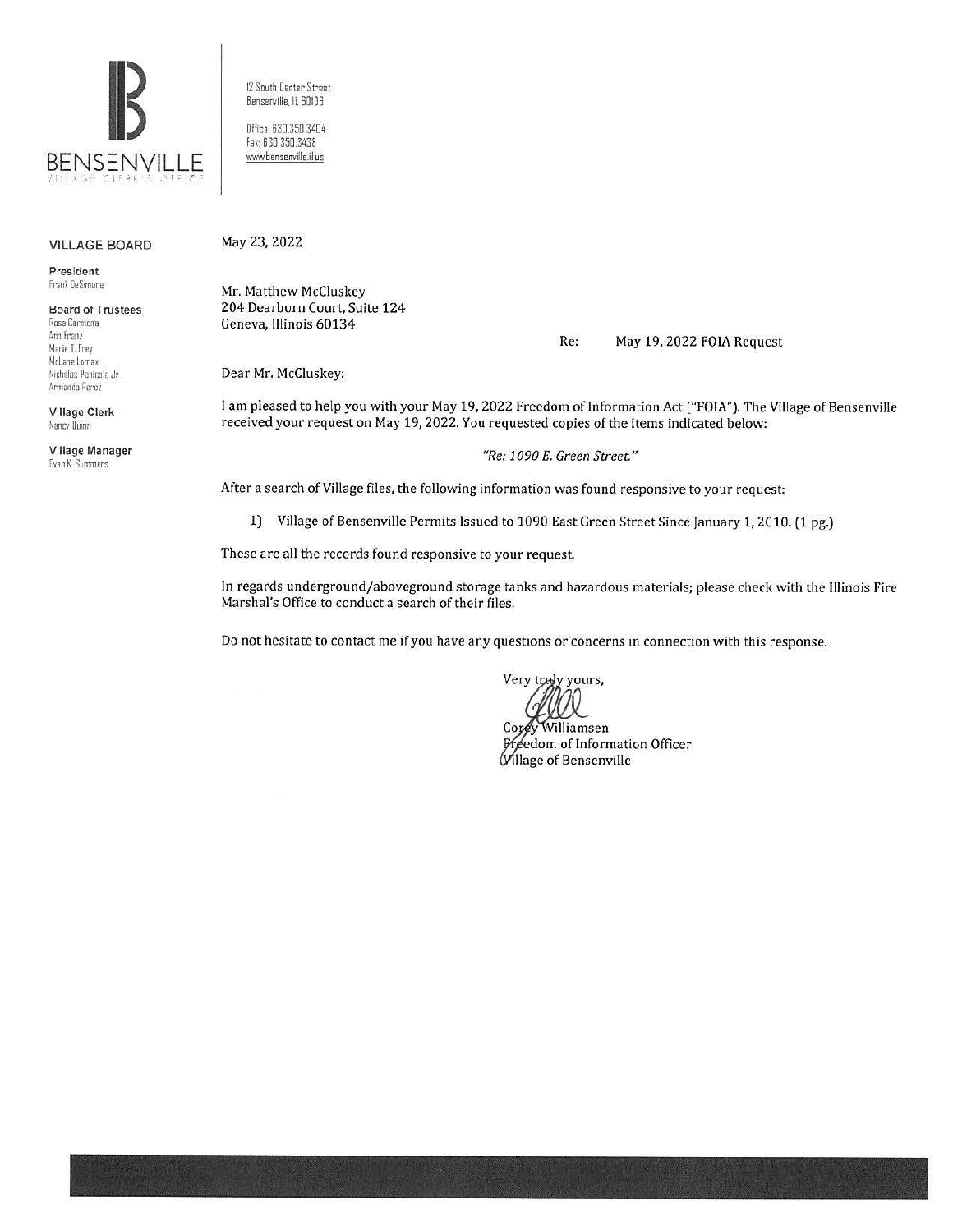

May 19, 2022

Attention: FOIA Officer Email: FOIArequest@bensenville.il.us

**RE: 1090 E. Green Street Franklin Park,** IL **ETS Project No. 22-0642A PINs: 12-19-100-019-0000** 

Dear Sir or Madam:

ETS Environmental & Associates, LLC (ETS) is conducting a Phase I Environmental Site Assessment for the above referenced property. The purpose of this letter is to serve as an official request for public records relating to any underground storage tank (UST), above ground storage tank (AST), emergency spill responses, building permits, or other pertinent Department information. Please note this request for information is for commercial purposes only.

Copies of records may be mailed to the above address or by electronic mail to: mattm@etsenvironmental.com. If you have any questions, please do not hesitate to call me at (630) 5 13-4710. Thank you for your assistance.

Sincerely, Matthew McCluskey ETS Environmental & Associates, LLC